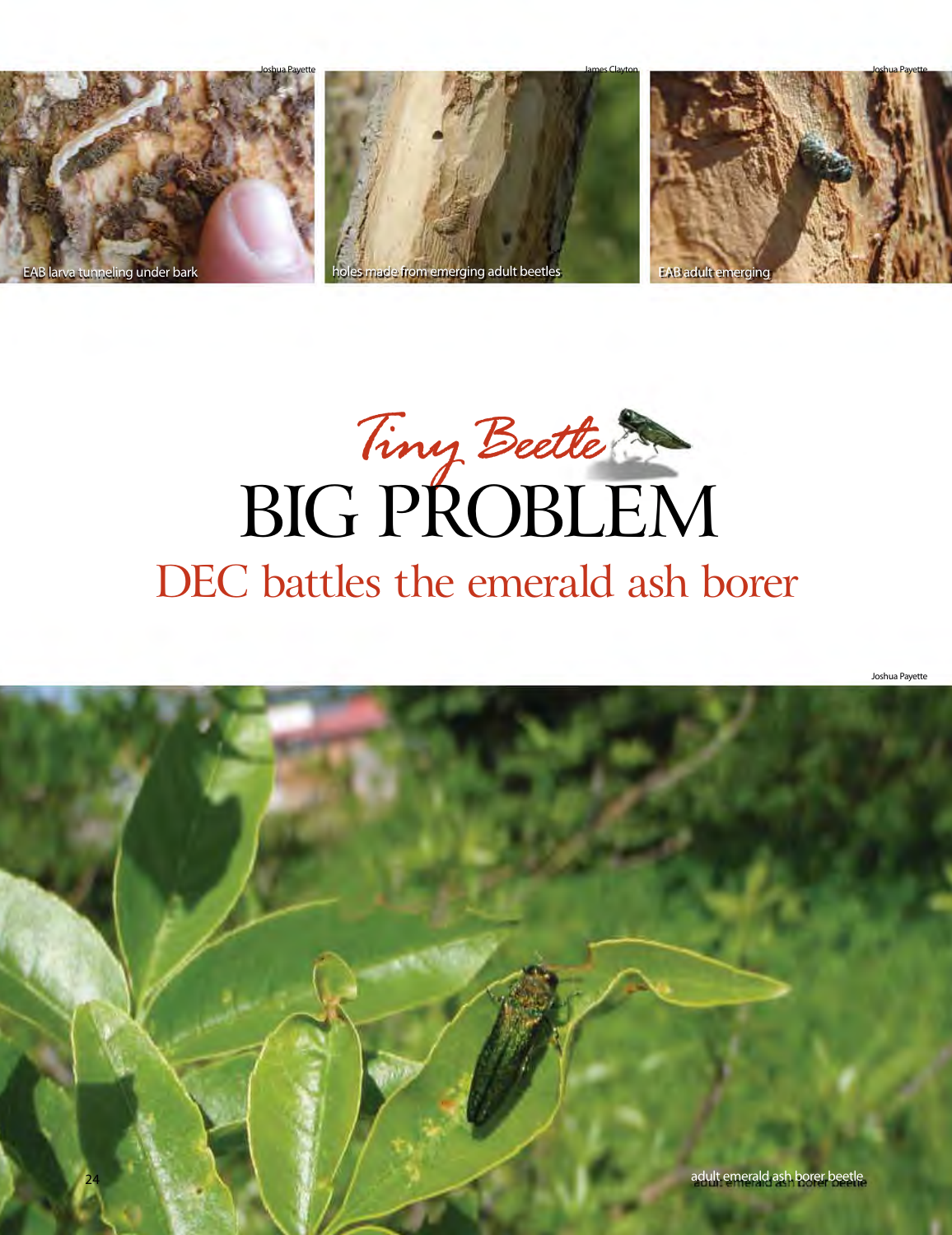By Maria King

We all knew and feared it was<br>coming. It was only a matter<br>of time. Then on June 15, coming. It was only a matter of time. Then on June 15, 2009, two alert U.S. Department of Agriculture scientists stopped to inspect some suspicious-looking dying ash trees near a highway exit in Randolph, Cattaraugus County. Their suspicions were justified when they found tiny, glittering green beetles, which were immediately sent to a lab in Michigan for identification. Two days later, everyone's worst fears were confirmed and New York joined the growing list of states infested with the invasive ash tree killer, emerald ash borer (EAB).

 detected new infestations, it became A quarantine was quickly imposed, restricting the movement of ash trees, ash products, and firewood of all wood species from Cattaraugus and Chautauqua counties. Nevertheless, that initial find would be overshadowed only a year later, when six new infested counties were discovered in June of 2010. The quarantine expanded to 18 counties to include nearby "high risk" areas. As insect traps and visual surveys clear: The summer of 2010 would be the summer of "the Emerald Plague."

Though look-alikes exist, no other insect in New York State is the exact color, size and bullet shape as EAB. At only one-half inch long, the tiny, metallic-green insect doesn't look like an insidious killer, but don't let its small size and flashy looks fool you— EABs will relentlessly attack a large, healthy ash tree, killing it in only two to three years. These tiny bugs have already killed millions of valuable ash trees in the United States since 2002, when they were first discovered

in Michigan. Officials believe this unwelcome guest was brought to the U.S. from Asia on infested ash wood used in shipping pallets.

As with most invasive species, EAB is not a pest on its native continent, Asia. This is because in Asia, the borer, its host trees, and predators have evolved together over time. Native predators control its population, and host trees

traditional basket making. In addition, a variety of wildlife feed on ash seeds. Should enough ash be killed that they can no longer be used for bats, maple would be the most likely replacement. Unfortunately, another deadly invasive insect, the Asian longhorned beetle, favors maple! So far, the Asian longhorned beetle has not been found in upstate New York's forests, but infes-

## DEC, along with other state and federal agencies, non-profits and universities, has been working over the past several years to fight emerald ash borer.

have developed resistance to the insect. In North America, woodpeckers and certain wasps will prey on EAB, but not enough to control their populations. And our ash trees have no resistance to the insect, so there is essentially 100 percent mortality for infested trees.

All ash species are susceptible to EAB infestation. White, black and green ash are the most common species in New York State. In summer, each adult female beetle lays an average of 80 eggs on ash trees. After the eggs hatch, the larvae inflict their damage, tunneling beneath the bark of the "host" tree. Before long, these tunnels completely cut off the tree's flow of nutrients and water, essentially starving it to death.

#### Will ash be wiped out?

 Losing New York's 900 million ash trees would be a major environmental, economic and cultural blow to the state. Ash wood is used to produce a number of wood products, including cabinets, furniture, and handles for rakes and other tools. Ash is also the wood of choice for professional baseball bats, and Native Americans use black ash in

tations in the New York City area and Massachusetts are an ever-present threat to our hardwoods.

As with many tragedies, decimation of ash by EAB is not without irony. When Dutch elm disease destroyed the majestic elms once common along America's main streets, ash became a common replacement. So, some towns in other states have had to go through the painful removal of their valuable street and shade trees not once, but

Rob Cole



Checking an ash tree for signs of EAB damage.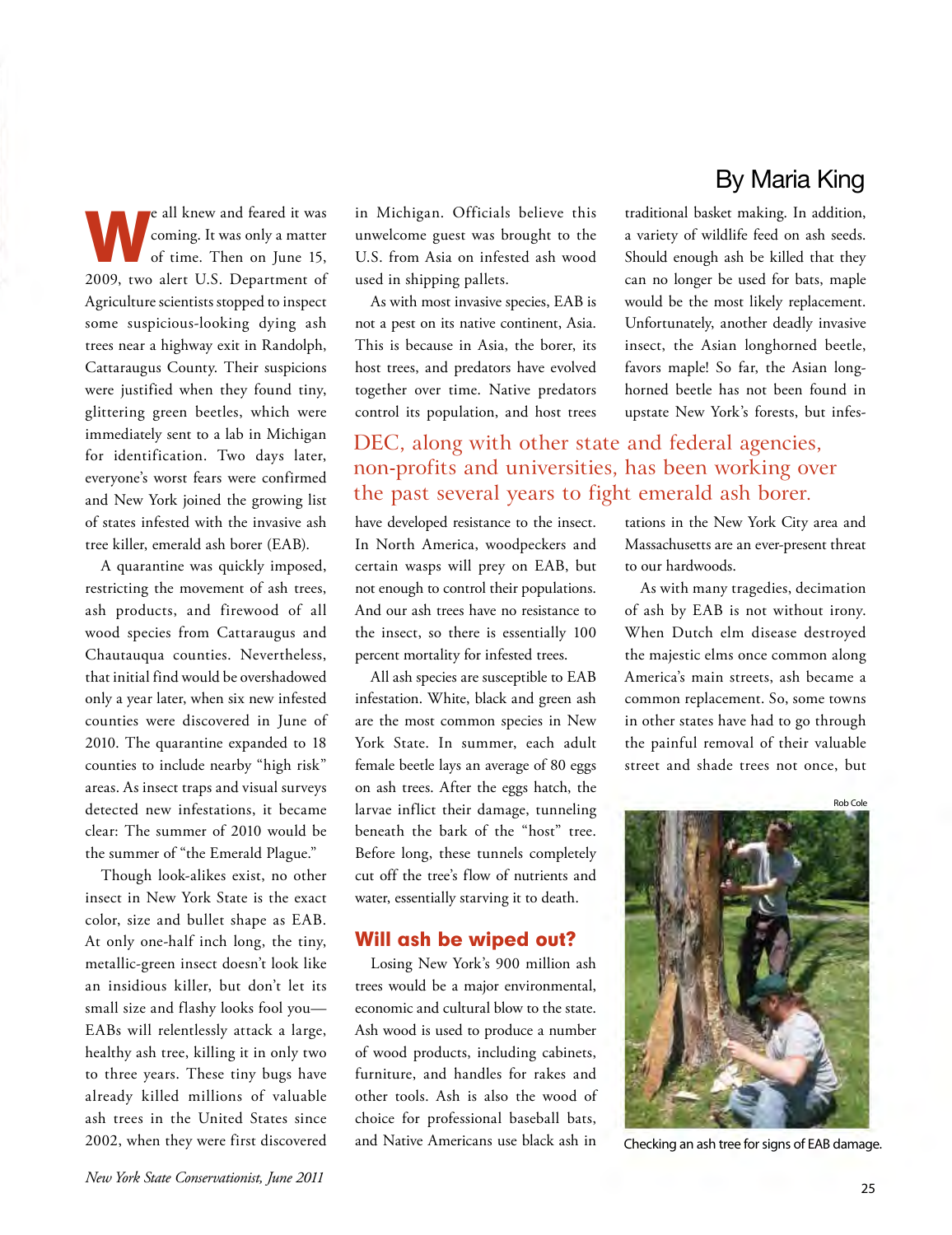twice within the past 50 or so years! This sudden loss of street trees left residents with treeless yards and cost property owners and local governments millions of dollars to remove the dead trees before broken limbs caused injuries.

 also been found to carry the pest, but As destructive as it is, EAB is not solely to blame for its ruinous reputation. Although it has wings, it is not a strong flier, and the vast area over which it has spread in less than a decade is mostly the result of the unwitting assistance of people. The main way the insect moves to new areas is on infested firewood. Nursery trees and logs have not as often as firewood.

Because the borer's larvae live beneath the bark, they are very difficult to see on firewood. If this isn't bad enough, they can live for up to two years in a piece of infested wood. So, a person who moves infested firewood from one area to another could unknowingly be inviting ash-tree devastation into the woods near their home, hunting cabin, or favorite campground.

#### Fighting Back

When EAB was first discovered, foresters tried to totally eradicate it by removing all ash trees within a half mile of infested trees. But all-out war proved too difficult and expensive, and so was replaced with a more measured

approach known as Slow Ash Mortality or SLAM. SLAM uses a veritable Swiss army knife of tools and techniques to slow the spread of EAB, including removing infested trees, more precisely defining infestation boundaries, and researching insecticides and biocontrols (organisms that kill pests). The hope is that current research will lead to new ways to suppress EAB populations, minimize their spread, and delay the death of ash trees. It is also hoped that SLAM will buy time for communities and forest owners to prepare for the EAB threat and potential financial impacts.

In conjunction with other state and federal agencies, non-profits and universities, DEC has been working over the past several years to fight emerald ash borer. In 2007, when the "Don't Move Firewood" campaign began, few had heard about EAB or understood why moving firewood could be a danger. Today, after seeing billboards, public service announcements, programs at campgrounds and parks, presentations to target groups, and exhibits at fairs and conferences, many New Yorkers know what EAB is and how they can help stop it from spreading.

To further combat EAB and other invasive forest pests and diseases, New York State created a regulation in June of 2009 restricting the movement of firewood. Since then, many other



The damage from EAB has caused some communities in other states to remove their beautiful street and shade trees.

 State must be accompanied by a label, of Source form on DEC's website.) In states have followed suit. The regulation limits the movement of untreated firewood (firewood that has not been heat-treated to kill pests) to no more than 50 miles from its source. Untreated firewood from sources within New York receipt or self-issued certificate stating its source. (You can find the Certificate addition, untreated firewood cannot be moved into New York from other states. Firewood that is "heat-treated" as specified by the law—that is, to a minimum core temperature of 160°F for at least 75 minutes—can be moved into and around the state without restriction. This heating method kills any insects

# What is the Ash Tree?



26 from, or opposite each other.





Branches and buds are directly across Bark has distinct pattern of diamond-<br>
Shaped ridges.<br>
Shaped ridges.<br>
Shaped ridges.<br>
Shaped ridges.<br>
Shaped ridges.<br>
Shaped ridges.